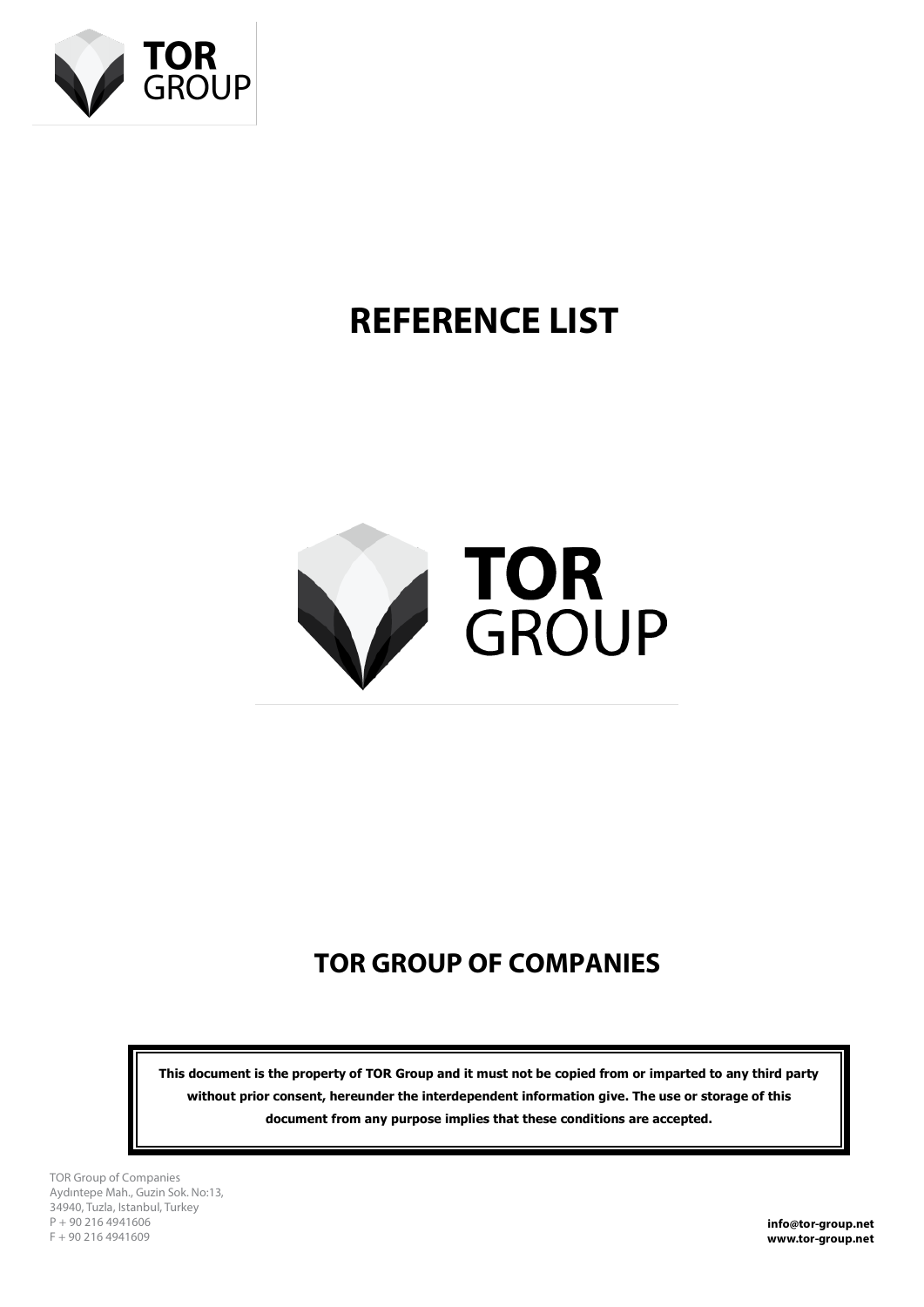

# **Contents**

|    | 1.2. |  |
|----|------|--|
|    | 1.3. |  |
|    | 1.4. |  |
|    | 1.5. |  |
|    |      |  |
|    | 1.7. |  |
|    | 1.8. |  |
|    |      |  |
|    |      |  |
|    |      |  |
|    |      |  |
| 3. |      |  |
|    |      |  |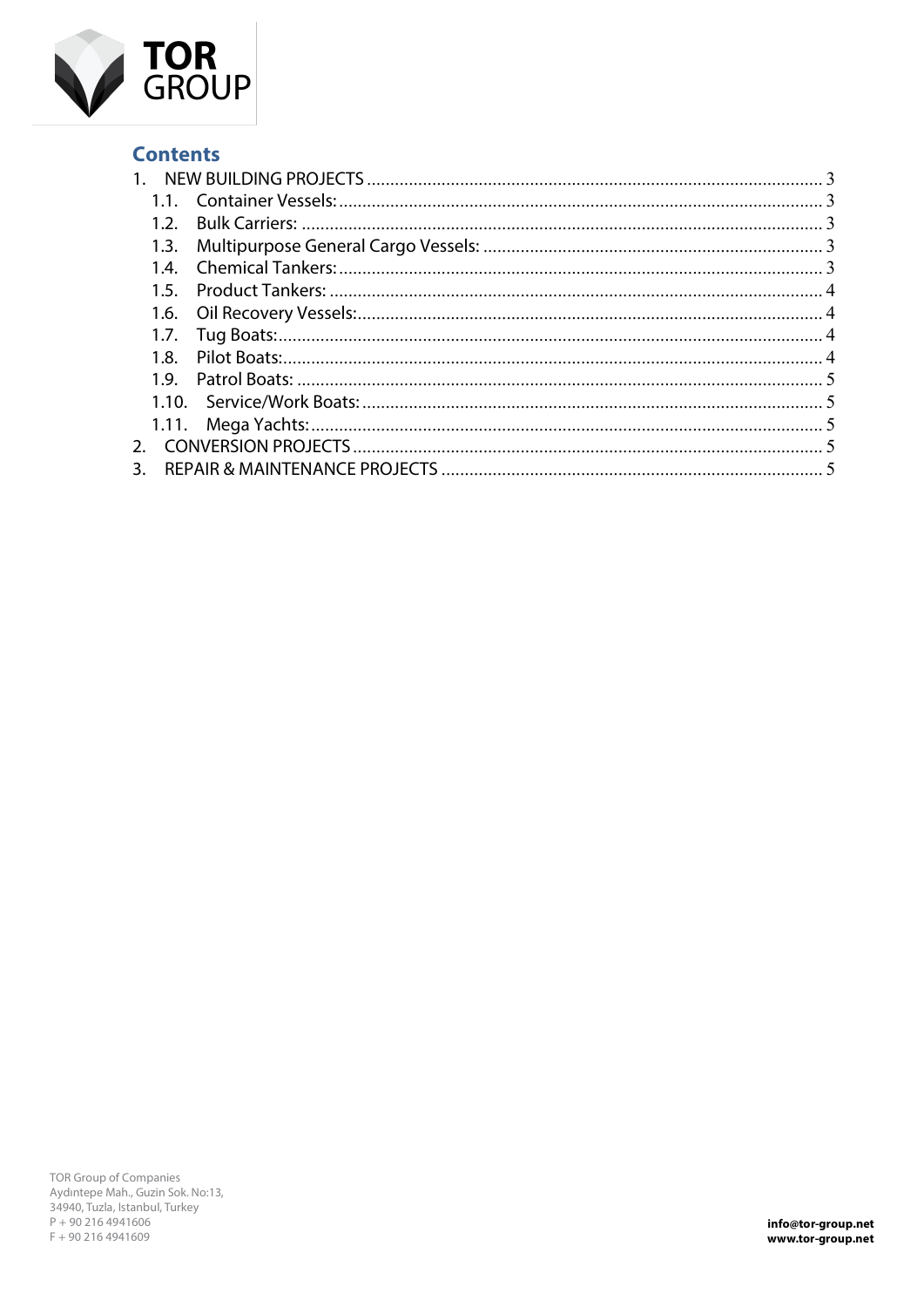

### **1. NEW BUILDING PROJECTS**

#### **1.1. Container Vessels:**

|                       |                            | <b>NB</b> |            |              |               |                 |
|-----------------------|----------------------------|-----------|------------|--------------|---------------|-----------------|
| <b>NAME OF VESSEL</b> | <b>OWNER</b>               | <b>NO</b> | <b>DWT</b> | <b>CLASS</b> | <b>FLAG</b>   | <b>DELIVERY</b> |
| M/V" "KONT PLAUS"     | <b>FURTRANS GROUP</b>      | 056       | 8,700      | B.V.         | MALTA         | 1997            |
| M/V "KONT ILEYAC"     | <b>FURTRANS GROUP</b>      | 057       | 8,700      | B.V.         | MALTA         | 1997            |
| M/V "REMO II"         | <b>FURTRANS GROUP</b>      | 058       | 8,700      | B.V.         | MALTA         | 1997            |
| M/V "KONT MIRIAM"     | <b>FURTRANS GROUP</b>      | 059       | 8,700      | B.V.         | MALTA         | 1997            |
| M/V "BOX HAMBURG"     | <b>FURTRANS GROUP</b>      | 060       | 10,500     | B.V.         | TC            | 1999            |
| M/V "BOX OSLO"        | <b>FURTRANS GROUP</b>      | 061       | 10,500     | B.V.         | TC            | 2000            |
| M/V "ANNA - LINA"     | <b>GREIL REEDEREI GMBH</b> | 062       | 7,300      | G.L.         | <b>GERMAN</b> | 1997            |

#### **1.2. Bulk Carriers:**

| <b>NAME OF VESSEL</b> | <b>OWNER</b>            | <b>NBNO</b> | <b>DWT</b> | <b>CLASS</b> | <b>FLAG</b> | <b>DELIVERY</b> |
|-----------------------|-------------------------|-------------|------------|--------------|-------------|-----------------|
| M/V "EYLUL K."        | <b>KAPTANOGLU GROUP</b> | 087         | 20,000     | B.V.         | ╰           | 2007            |
| M/V "ISMAIL K."       | <b>KAPTANOGLU GROUP</b> | 088         | 20,000     | B.V.         | ╰           | 2007            |

# **1.3. Multipurpose General Cargo Vessels:**

| <b>NAME OF VESSEL</b>  | <b>OWNER</b>              | <b>NB NO</b> | <b>DWT</b> | <b>CLASS</b> | <b>FLAG</b> | <b>DELIVERY</b> |
|------------------------|---------------------------|--------------|------------|--------------|-------------|-----------------|
| M/V "H. YARDIMCI"      | YARDIMCI GROUP            | 040          | 2,858      | ABS          | TC          | 1975            |
| M/V "TURKOL"           | TURKOL LTD.               | 041          | 1,000      | ABS          | <b>TC</b>   | 1975            |
| M/V " TURKOL I"        | TURKOL LTD.               | 042          | 1,000      | ABS          | TC          | 1976            |
| M/V "ARİF KAPTAN"      | <b>BAYRAKTAR GROUP</b>    | 043          | 1,128      | ABS          | TC          | 1976            |
| M/V "KARADENİZ I"      | YARCIMCI GROUP            | 044          | 2,505      | ABS          | TC          | 1976            |
| M/V "S. KALKAVAN"      | KAŞİF KALKAVAN SHIPPING   | 045          | 2,000      | ABS          | TC          | 1978            |
| M/V "TUNCAY ÇEBNİOĞLU" | <b>CEBNÍOĞLU SHIPPING</b> | 046          | 1,296      | ABS          | <b>TC</b>   | 1978            |
| M/V " ÖMER BEY"        | <b>FURTRANS GROUP</b>     | 047          | 3,054      | ABS          | TC          | 1979            |
| M/V "ARZU ÜRKMEZ"      | <b>FURTRANS GROUP</b>     | 048          | 3,054      | ABS          | TC          | 1980            |
| M/V "MORKOC"           | MORKOÇ SHIPPING           | 049          | 6,000      | ABS          | TC          | 1982            |
| M/V " TORGEM"          | TORGEM A.Ş.               | 050          | 5,050      | ABS          | TC          | 1983            |
| M/V "NİHAT DOĞRUYOL"   | DOĞRUYOL SHIPPING         | 051          | 2,200      | ABS          | TC          | 1998            |
| M/V TAYLAN KALKAVAN"   | <b>KALKAVAN TRANSPORT</b> | 052          | 5,500      | ABS          | TC          | 1995            |
| M/V "KAZIM GENÇ"       | GENÇ KAPTAN SHIPPING LTD. | 053          | 4,500      | ABS          | <b>TC</b>   | 1993            |
| M/V "MEHMET KALKAVAN"  | <b>ENGIN SHIPPING</b>     | 054          | 12,300     | ABS          | TC          | 1993            |
| M/V SADAN BAYRAKTAR    | <b>BAYRAKTAR GROUP</b>    | 065          | 8,500      | ABS          | TC          | 2001            |
| M/V "BURAK BAYRAKTAR"  | <b>BAYRAKTAR GROUP</b>    | 068          | 12,000     | ABS          | TC          | 2002            |
| M/V "ADNAN BAYRAKTAR"  | <b>BAYRAKTAR GROUP</b>    | 069          | 12,000     | ABS          | TC          | 2003            |
| M/V "BULUKLU"          | <b>SOLI GROUP</b>         | 086          | 5,700      | B.V.         | TC          | 2006            |

### **1.4. Chemical Tankers:**

| <b>OF VESSEL</b><br><b>NAME</b> | OWNFR<br>"NEI.                 | <b>NB</b><br><b>NO</b> | DWT   | רו מככ<br>----- | FLAG | <b>DELIVERY</b> |
|---------------------------------|--------------------------------|------------------------|-------|-----------------|------|-----------------|
| $\sim$<br>M/T<br>PAKIZE-        | <b>GROUP</b><br>EDMARINE<br>MI | $07^{\circ}$           | 7,000 | R\<br><u>.</u>  | --   | 2004            |

TOR Group of Companies Aydıntepe Mah., Guzin Sok. No:13, 34940, Tuzla, Istanbul, Turkey P + 90 216 4941606 F + 90 216 4941609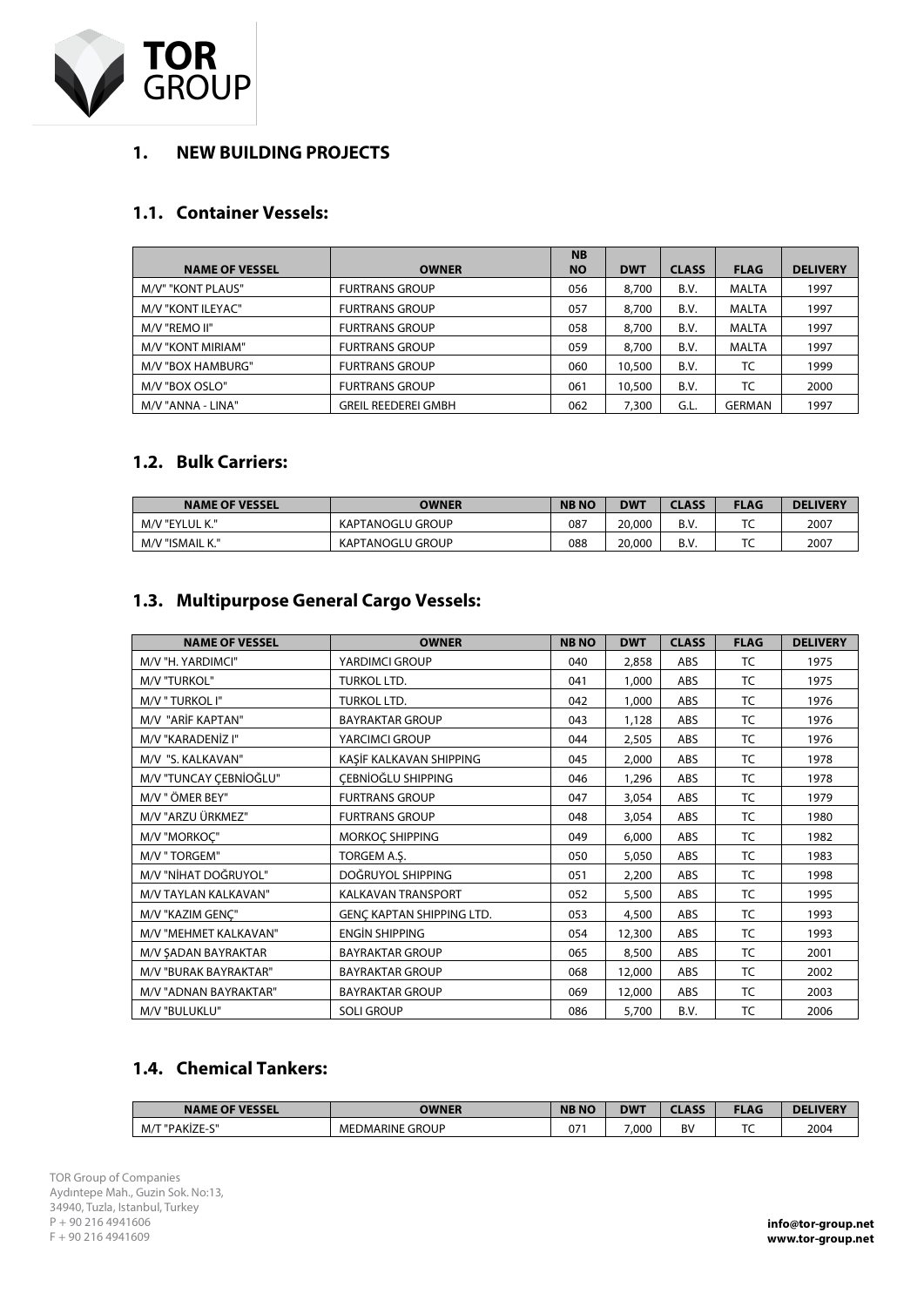

| M/T "CAST.DE TROJILO" | <b>FURTRANS GROUP</b>          | 075 | 9,500  | B.V. | TC  | 2004 |
|-----------------------|--------------------------------|-----|--------|------|-----|------|
| M/T "MONTAUK"         | <b>SOLI GROUP</b>              | 076 | 5,850  | B.V. | TC  | 2004 |
| M/T "AZİZ TOPSAKAL"   | <b>TVK SHIPPING</b>            | 077 | 5,850  | B.V. | TC  | 2005 |
| M/T "UMAR 1"          | <b>UMAR SHIPPING</b>           | 079 | 4,700  | B.V. | TC  | 2009 |
| M/T "CAMLIBEL"        | <b>SOLI GROUP</b>              | 080 | 5,850  | B.V. | TC  | 2005 |
| M/T "KEREM-D"         | <b>ADMARIN DCC</b>             | 082 | 4,850  | BV   | TC  | 2005 |
| M/T "ISIL-D"          | <b>ADMARIN DCC</b>             | 085 | 6,000  | B.V. | TC  | 2007 |
| M/V "ECENUR K"        | <b>KAPTANOGLU GROUP</b>        | 089 | 20,000 | B.V. | TC  | 2008 |
| M/T "VARKAN AKDENIZ"  | <b>VARKAN AKDENIZ SHIPPING</b> | 090 | 10,000 | B.V. | TC  | 2009 |
| M/T "FOCE"            | <b>FURTRANS GROUP</b>          | 094 | 6,000  | B.V. | E.U | 2008 |
| M/T "ALBARO"          | <b>FURTRANS GROUP</b>          | 095 | 6,000  | B.V. | E.U | 2008 |

### **1.5. Product Tankers:**

| <b>NAME OF VESSEL</b> | <b>OWNER</b>             | <b>NBNO</b> | <b>DWT</b> | <b>CLASS</b> | <b>FLAG</b> | <b>DELIVERY</b> |
|-----------------------|--------------------------|-------------|------------|--------------|-------------|-----------------|
| M/T "YENİKÖY"         | SELAHATTIN BEYAZIT GROUP | 038         | .300       | ABS          | TC          | 1973            |
| M/T "RESİT KALKAVAN"  | RESIT KALKAVAN SHIPPING  | 039         | 1.275      | ABS          | TC          | 1974            |
| M/T "MINOROUE"        | TVK SHIPPING             | 083         | 1.500      | B.V.         | ТC          | 2005            |
| M/T "MAJOROUE"        | TVK SHIPPING             | 084         | 3,300      | B.V.         | TC          | 2005            |

# **1.6. Oil Recovery Vessels:**

| <b>NAME OF VESSEL</b> | <b>OWNER</b>             | <b>NBNO</b> | DWT | <b>CLASS</b> | <b>FLAG</b> | <b>DELIVERY</b> |
|-----------------------|--------------------------|-------------|-----|--------------|-------------|-----------------|
| M/T "JEDDAH-53"       | SAUDI SEA PORT AUTHORITY | 101         |     | B.V          | KSA         | 2013            |
| M/T "JAZAN-8"         | SAUDI SEA PORT AUTHORITY | 102         |     | B.V          | KSA         | 2013            |

#### **1.7. Tug Boats:**

| <b>NAME OF VESSEL</b> | <b>OWNER</b>             | <b>NB NO</b> | <b>DWT</b> | <b>CLASS</b> | <b>FLAG</b> | <b>DELIVERY</b> |
|-----------------------|--------------------------|--------------|------------|--------------|-------------|-----------------|
| M/TUG "V.B CHIHUAHUA" | <b>MEDMARINE GROUP</b>   | 072          | 65 TBP     | B.V.         | ТC          | 2004            |
| M/TUG "MED DIGNITY"   | <b>MEDMARINE GROUP</b>   | 073          | 40 TBP     | B.V.         | ТC          | 2004            |
| M/TUG "MED PRIDE"     | <b>MEDMARINE GROUP</b>   | 074          | 40 TBP     | B.V.         | TC          | 2004            |
| M/TUG "ARPAS"         | <b>MEDMARINE GROUP</b>   | 078          | 55 TBP     | ABS          | ТC          | 2004            |
| M/TUG "AYTEN CEBI"    | <b>KAPTAN GROUP</b>      | 091          | 32 TBP     | B.V.         | TC          | 2013            |
| M/TUG "JAZAN-4"       | SAUDI SEA PORT AUTHORITY | 093          | 40 TBP     | B.V.         | <b>KSA</b>  | 2013            |
| M/TUG "JEDDAH-44"     | SAUDI SEA PORT AUTHORITY | 096          | 30 TBP     | B.V.         | <b>KSA</b>  | 2013            |
| M/TUG "JEDDAH-45"     | SAUDI SEA PORT AUTHORITY | 097          | 30 TBP     | B.V.         | <b>KSA</b>  | 2014            |
| M/TUG "JEDDAH-46"     | SAUDI SEA PORT AUTHORITY | 112          | 40 TBP     | B.V.         | <b>KSA</b>  | 2016            |
| M/TUG "JEDDAH-47"     | SAUDI SEA PORT AUTHORITY | 113          | 40 TBP     | B.V.         | <b>KSA</b>  | 2017            |
| M/TUG "JAZAN-9"       | SAUDI SEA PORT AUTHORITY | 114          | 40 TBP     | B.V.         | <b>KSA</b>  | 2017            |

# **1.8. Pilot Boats:**

| <b>NAME OF VESSEL</b> | <b>OWNER</b>             | <b>NBNO</b> | <b>DWT</b> | CLASS | <b>FLAG</b> | <b>DELIVERY</b> |
|-----------------------|--------------------------|-------------|------------|-------|-------------|-----------------|
| M/PILOT "JAZAN-6"     | SAUDI SEA PORT AUTHORITY | 103         | '5m        | B.V.  | KSA         | 2013            |
| M/PILOT "PILOT 14"    | SAUDI SEA PORT AUTHORITY | 109         | l 9m       | B.V   | KSA         | 2016            |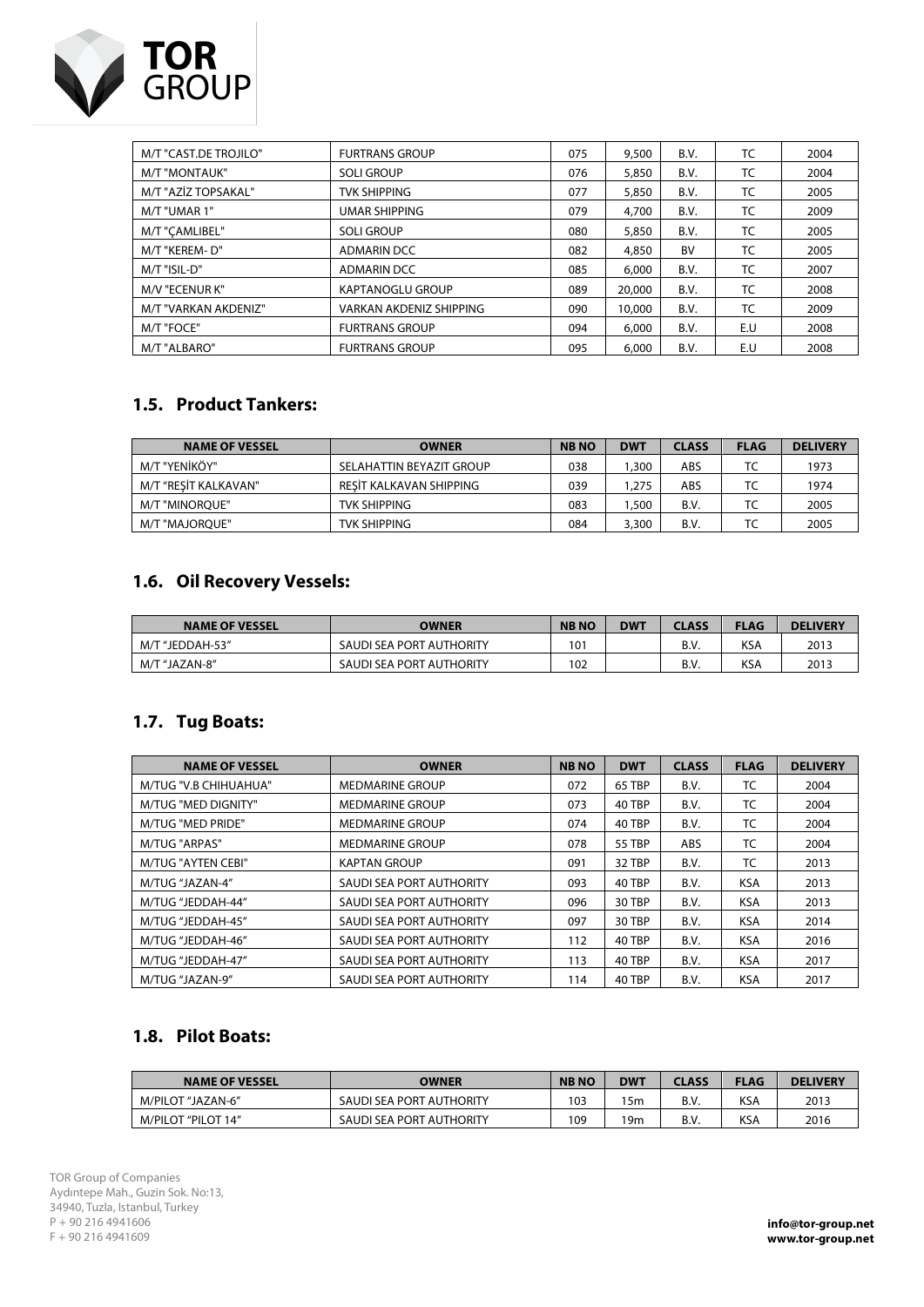

| M/PILOT "PILOT 15"     | SAUDI SEA PORT AUTHORITY | 110 | 19m | B.V. | KSA | 2016 |
|------------------------|--------------------------|-----|-----|------|-----|------|
| M/PILOT "PILOT 16"     | SAUDI SEA PORT AUTHORITY |     | 19m | B.V. | KSA | 2016 |
| M/PILOT "MARCAP TAM 1" | MARCAP / SAUDI ARAMCO    | 117 | 27m | B.V. | BН  | 2017 |
| M/PILOT "MARCAP TAM 2" | MARCAP / SAUDI ARAMCO    | 118 | 27m | B.V. | BΗ  | 2017 |

#### **1.9. Patrol Boats:**

| <b>NAME OF VESSEL</b>     | OWNER               | <b>NBNC</b> | <b>DWT</b> | ASS              | <b>FLAG</b> | <b>DELIVERY</b> |
|---------------------------|---------------------|-------------|------------|------------------|-------------|-----------------|
| J NOURA"<br>M/S<br>, "ATC | <b>SAUDI ARAMCO</b> | 104         | . .<br>45m | <b>0 N</b><br>۰. | ВH          | 2014            |

#### **1.10. Service/Work Boats:**

| <b>NAME OF VESSEL</b>                     |               | <b>OWNER</b>             | <b>NB NO</b> | <b>DWT</b> | <b>CLASS</b> | <b>FLAG</b> | <b>DELIVERY</b> |
|-------------------------------------------|---------------|--------------------------|--------------|------------|--------------|-------------|-----------------|
| <b>GENERAL SERVICE BOAT</b>               | $(G.S.-1"$    | SAUDI SEA PORT AUTHORITY | 098          | 15m        | B.V.         | <b>KSA</b>  | 2013            |
| $(G.S.-2"$<br><b>GENERAL SERVICE BOAT</b> |               | SAUDI SEA PORT AUTHORITY | 099          | 15m        | B.V.         | <b>KSA</b>  | 2013            |
| <b>GENERAL SERVICE BOAT</b>               | "G.S.-3"      | SAUDI SEA PORT AUTHORITY | 100          | 15m        | B.V.         | <b>KSA</b>  | 2013            |
| <b>G. SERVICE BOAT</b>                    | "JAZAN $15$ " | SAUDI SEA PORT AUTHORITY | 105          | 15m        | B.V.         | <b>KSA</b>  | 2015            |
| <b>DIVE BOAT</b>                          | "DIVING 1"    | SAUDI SEA PORT AUTHORITY | 106          | 15m        | B.V.         | <b>KSA</b>  | 2016            |
| <b>GARBAGE BOAT</b>                       | "JEDDAH 20 A" | SAUDI SEA PORT AUTHORITY | 107          | 15m        | B.V.         | <b>KSA</b>  | 2016            |
| <b>GARBAGE BOAT</b>                       | "JEDDAH 20 B" | SAUDI SEA PORT AUTHORITY | 108          | 15m        | B.V.         | <b>KSA</b>  | 2016            |

# **1.11. Mega Yachts:**

| <b>NAME OF VESSEL</b> | <b>OWNER</b>          | <b>NBNO</b> | <b>DWT</b> | <b>CLASS</b> | <b>FLAG</b> | <b>DELIVERY</b> |
|-----------------------|-----------------------|-------------|------------|--------------|-------------|-----------------|
| M/Y "SENA-T"          | TORGEM A.S.           | $Y - 001$   | 26 m.      | -            | TC          | 1992            |
| M/Y "NAZ-T"           | TORGEM A.S.           | $Y-002$     | 28 m.      | -            | TC          | 1997            |
| M/Y "MELITE"          | <b>NEREIDS YACHTS</b> | $Y-003$     | 24 m.      | B.V.         | TC          | 2004            |
| M/Y "THETIS"          | NEREIDS YACHTS        | Y-004       | 50 m.      | B.V.         | TC          | 2004            |
| M/Y "ARETHUSA"        | NEREIDS YACHTS        | $Y-005$     | 47 m.      | B.V.         | TC          | 2004            |

#### **2. CONVERSION PROJECTS**

| <b>NAME OF VESSEL</b> | <b>OWNER</b>               | <b>TYPE</b>          | <b>NBNO</b> | <b>DWT</b> | <b>CLASS</b> | <b>FLAG</b> | <b>DELIVERY</b> |
|-----------------------|----------------------------|----------------------|-------------|------------|--------------|-------------|-----------------|
| M/V "SEA LIGHT"       | <b>FURTRANS GROUP</b>      | <b>GENERAL CARGO</b> | 063         | 8,700      | B.V.         | MALTA       | 2001            |
| M/Y "MAGIC LIGHT"     | <b>FURTRANS GROUP</b>      | <b>GENERAL CARGO</b> | 064         | 8,700      | B.V.         | MALTA       | 2001            |
| M/V "BAKÜ"            | <b>TURKISH CARGO LINES</b> | <b>GENERAL CARGO</b> | 066         | 18,000     | ABS          | TC          | 2001            |
| M/V "ASKABAT"         | <b>TURKISH CARGO LINES</b> | <b>GENERAL CARGO</b> | 067         | 18,000     | ABS          | TC          | 2002            |
| M/T "KIRAN ASYA"      | KIRAN GROUP                | CHEMICAL TANKER      | 067         | 68,000     | <b>BV</b>    | TC          | 2005            |

#### **3. REPAIR & MAINTENANCE PROJECTS**

| <b>NAME OF VESSEL</b>  | <b>OWNER</b>           | <b>TYPE</b>           | <b>DWT</b> | <b>CLAS</b> | <b>FLAG</b>    | <b>DURATIO</b> |
|------------------------|------------------------|-----------------------|------------|-------------|----------------|----------------|
| M/V "TAYFUN BAYRAKTAR" | <b>BAYRAKTAR GROUP</b> | MULTI PURPOSE         | 5.250      | ABS         | <b>TURKISH</b> |                |
| M/S "SARAYBURNU"       | ISTANBUL CITY LINES    | <b>PASSENGER SHIP</b> |            |             | <b>TURKISH</b> |                |
| M/V "BOX ISTANBUL"     | <b>FURTRANS GROUP</b>  | <b>MULTI PURPOSE</b>  | 12,500     | BV          | MALTA          |                |